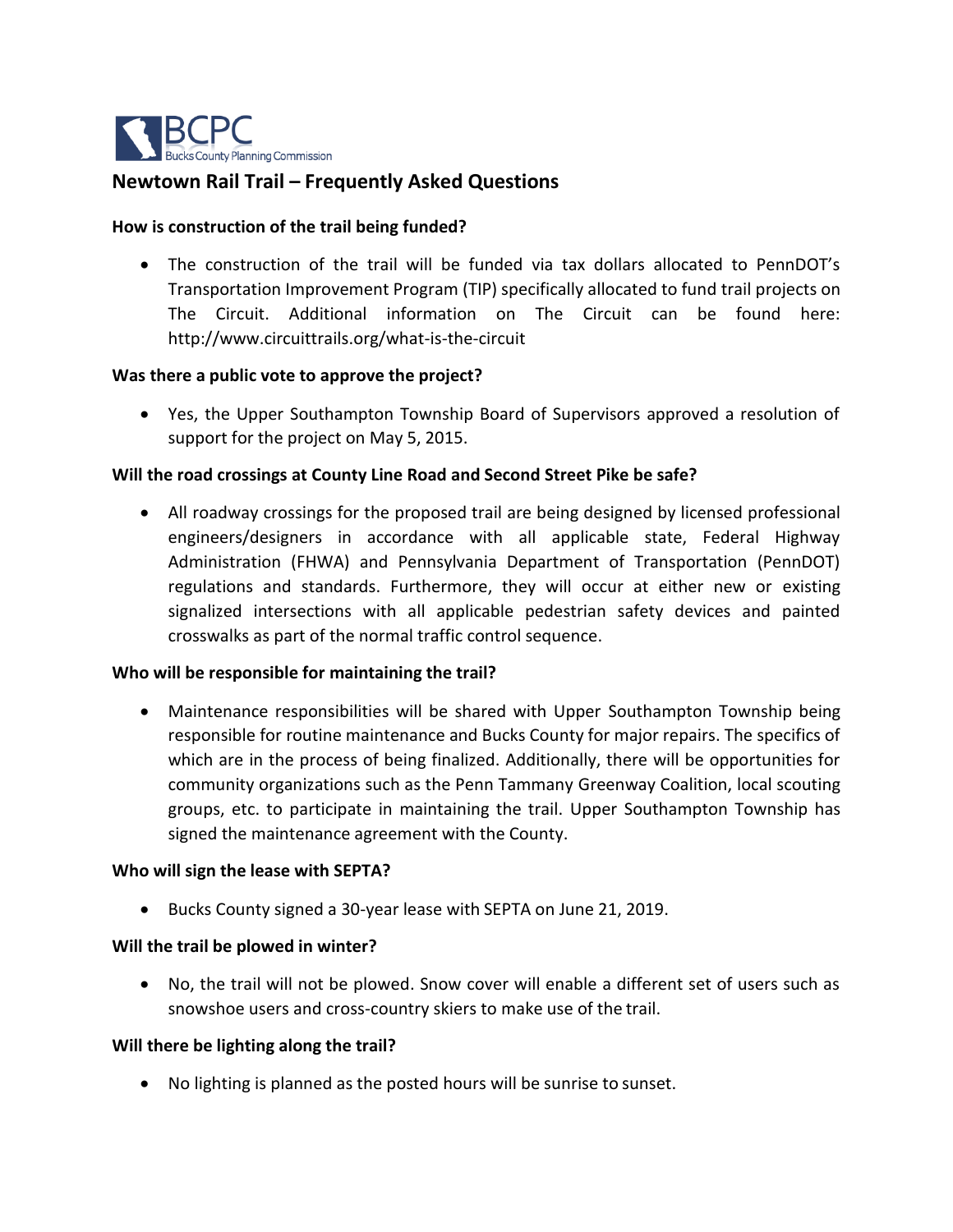## **Will fencing and landscaping be provided?**

 This will be determined on a case-by-case basis as determined through careful site investigation and review of existing topographic and vegetative conditions. Any proposed landscaping and/or fencing provided would be located within the rail corridor right-ofway, not on private property. Final location and placement of landscaping and fencing will also be field verified at the time of construction so as to respect existing vegetation and site conditions which may impact final placement. The use of landscaping and fencing is intended to better define the trail corridor where topography places the trail at or just slightly below adjacent residential properties. Proposed landscaping is envisioned to utilize evergreen trees and native shrubs to provide both visual and physical buffering of adjacent residential properties.

## **What is the surface of the trail going to be?**

 The trail surface will consist of finely crushed stone as this surface represents a good balance of cost effectiveness for both construction and ongoing maintenance, whilealso facilitating a broad range of users. This surface is consistent with the Pennypack Trail, to which this trail will connect.

# **Is the trail going to be designed in accordance with the Americans with Disabilities (ADA) regulations?**

Yes, the trail will be designed and will be built to current ADA accessibility standards.

## **Who will be responsible for patrolling the trail?**

The Upper Southampton Police Department will be responsible for patrolling the trail.

## **Are motorized vehicles allowed on the trail?**

 The only motorized vehicles allowed to use the trail will be battery-powered wheelchairs/scooters for those differently abled, maintenance vehicles and vehicles used to patrol the trail.

## **Will horses be allowed on the trail?**

 $\bullet$  No.

## **Will dogs be allowed on the trail?**

Dogs will be allowed on the trail as long as they are kept on leashes.

## **Will bicycles be allowed on the trail?**

 Yes, bicycles will be allowed on the trail. However, racing-style bicycles with very skinny tires may find the crushed stone surface of the trail challenging.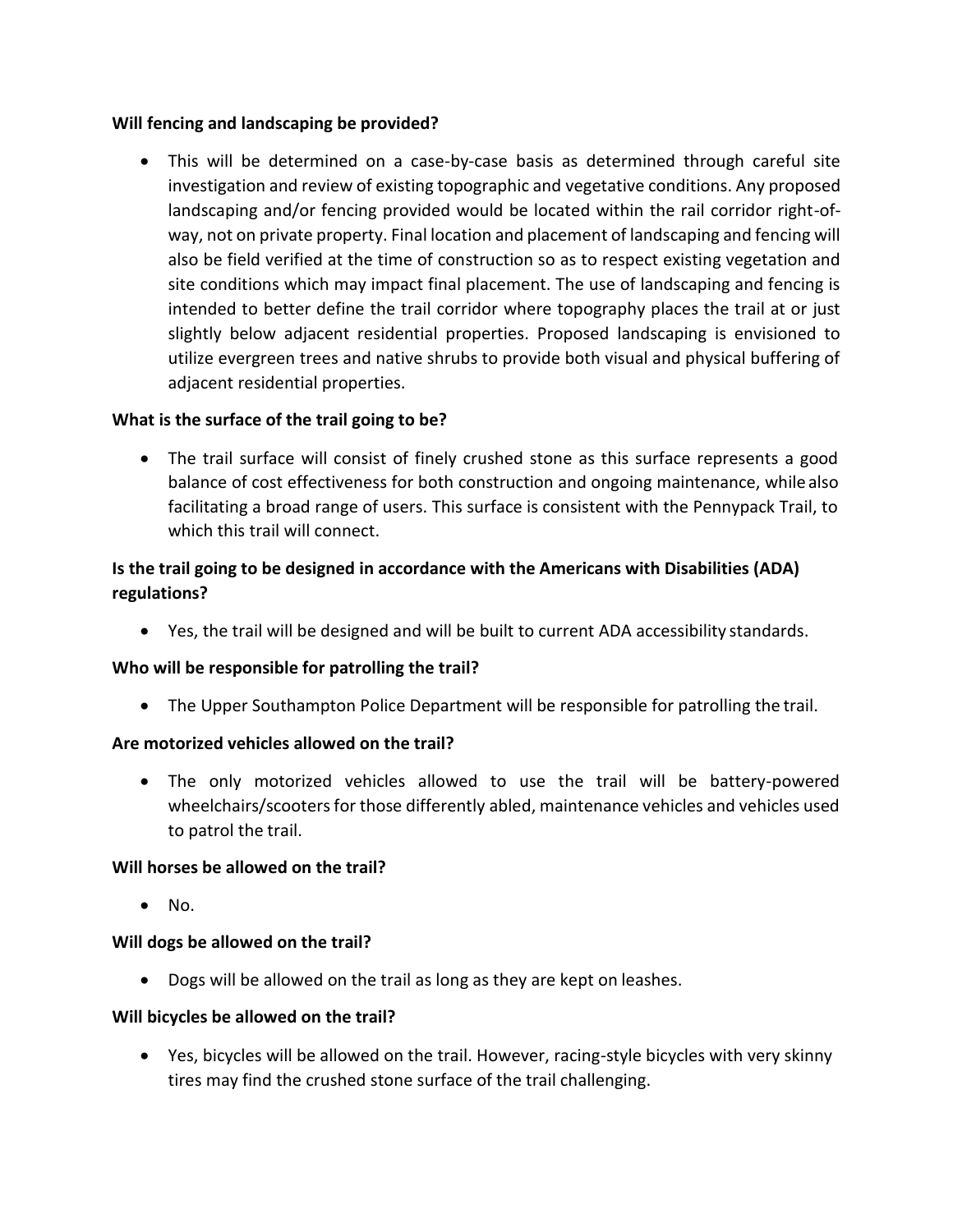## **Will electric bicycles be allowed on the trail?**

 Class 1 and 2 electric bicycles, defined as having a motor under 750w, a maximum speed of 20mph, and having operable pedals, will be allowed on the trail. Class 3 electric bikes, defined as a being equipped with a motor that provides assistance only when the rider is pedaling, and that ceases to provide assistance when the bicycle reaches the speed of 28 miles per hour, and is equipped with a speedometer, are prohibited.

## **Where can I park to access the trail?**

- Parking will be available in Upper Southampton Township at the former Southampton Train Station located near the intersection of Second Street Pike and Knowles Avenue and also at Tamanend Park, 1255 Second Street Pike, where a connection to the trail will be available.
- Once the Pennypack Trail in Montgomery County, extending from Byberry Road to County Line Road, is complete, trail users may also park at the existing trailhead parking lot located at 1750 Byberry Rd, Huntingdon Valley, PA 19006.

# **What measures will be taken to prevent trail users from parking on adjacent residential streets and commercial businesses?**

 For those areas identified as improper parking areas adjacent to the trail, signage prohibiting parking will be provided.

# **Who do I contact if I have an issue with trail users trespassing on my property or need to report a problem?**

- In the case of a true medical or other life safety emergency, call 911 first.
- For non-emergency situations please contact the Upper Southampton Township Police Department at (215) 357-8900.

# **What are the plans for continuing the trail into the remaining municipalities along the rail corridor?**

- The County remains open to working with the adjacent municipalities to extend the trail beyond Upper Southampton Township, but will respect the wishes of each municipality on their decision on whether or not the trail gets constructed within their community.
- Newtown Borough provided a resolution of support for the trail on April 12, 2016.
- Newtown Township provided a resolution of support on February 10, 2016 contingent upon the support of the four other municipalities located along the proposedalignment.
- Middletown Township has not provided a letter of support as they were waiting to ensure that the George School, through which the rail corridor in Middletown Township passes, was supportive of the project. The George School, while not providing a formal vote or resolution, has indicated that they are supportive of the project in concept, contingent upon the trail continuing into the adjacent municipalities of Northampton and Newtown townships.